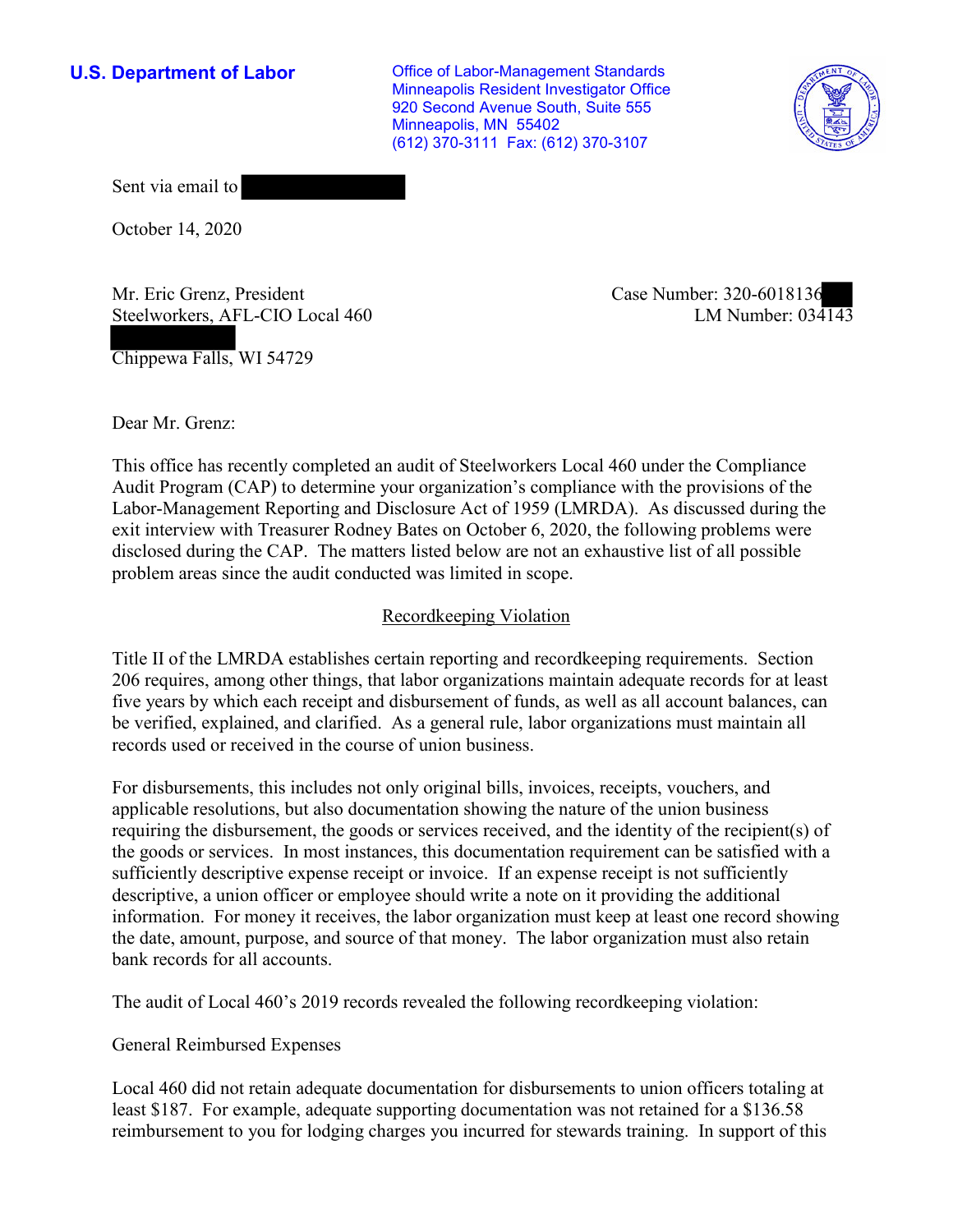payment, Local 460 retained a voucher and a booking confirmation email, which is not sufficient.

 purpose of each use of a personal vehicle for business travel by an officer or employee who was As another example, Unit President Dan Hoy received reimbursement for business use of his personal vehicle but did not retain adequate documentation to support a \$40.60 payment to him. Mr. Hoy's mileage reimbursement was claimed on an expense voucher that identified the dates of travel, the union business conducted, the total miles driven, and the total mileage expense; however, the expense voucher was insufficient because it failed to identify the locations traveled to and from. The union must maintain records which identify the dates of travel, locations traveled to and from, and number of miles driven. The record must also show the business reimbursed for mileage expenses.

 who are required to sign your union's LM report, are responsible for properly maintaining union As noted above, labor organizations must retain original receipts, bills, and vouchers for all disbursements. The president and treasurer (or corresponding principal officers) of your union, records.

 Based on your assurance that Local 460 will retain adequate documentation in the future, OLMS will take no further enforcement action at this time regarding the above violation.

# Reporting Violation

 Labor Organization Annual Report Form (LM-3) filed by Local 460 for the fiscal year ended The audit disclosed a violation of LMRDA Section 201(b), which requires labor organizations to file annual financial reports accurately disclosing their financial condition and operations. The December 31, 2019, was deficient in that:

## Trusts or Funds

 administration of a joint "sunshine fund" with one of its members' employers during the year. participates in the additional information section of the LM report. Additionally, if the trust or Item 11 (During the reporting period did your organization create or participate in the administration of a trust or other fund or organization which provides benefits for members or their beneficiaries?) should have been answered, "Yes," because the union participated in the During the audit, you stated that the "sunshine fund" is a joint account between the employer and Local 460 that is jointly administered by Local 460 Trustee Kim Smith and an employer representative. The account is funded by onsite vending sales and its purpose is to fund Local 460 unit Christmas parties and purchase flowers for members whose spouses have passed away. The union must identify the name, address, and purpose of each trust or fund in which it fund has filed a report under the Employee Retirement Income Security Act of 1974 (ERISA), the ERISA file number (Employer Identification Number – EIN) and plan number, if any, must also be reported.

I am not requiring that Local 460 file an amended LM report for 2019 to correct the deficient